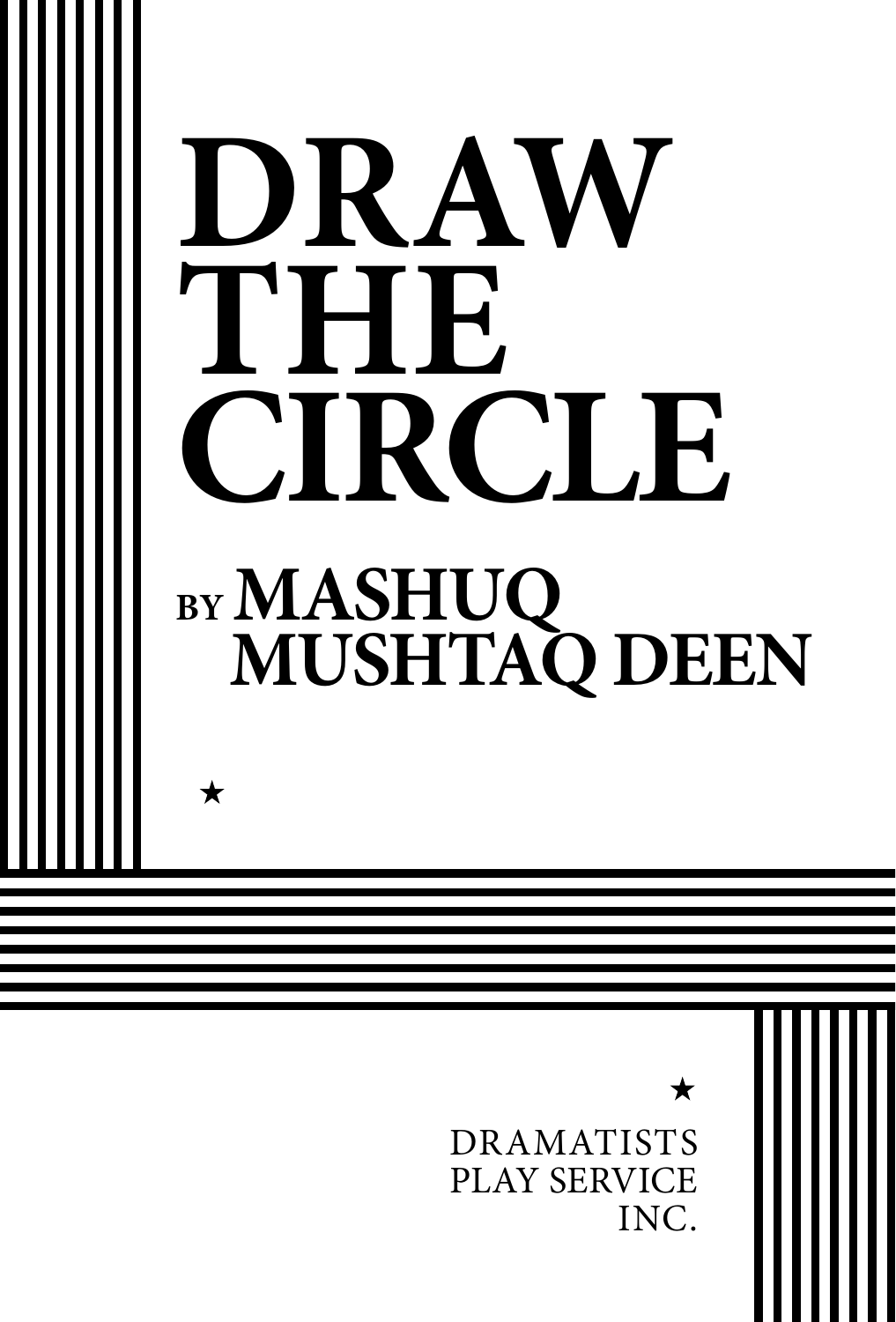#### DRAW THE CIRCLE Copyright © 2018, Mashuq Mushtaq Deen

#### All Rights Reserved

CAUTION: Professionals and amateurs are hereby warned that performance of DRAW THE CIRCLE is subject to payment of a royalty. It is fully protected under the copyright laws of the United States of America, and of all countries covered by the International Copyright Union (including the Dominion of Canada and the rest of the British Commonwealth), and of all countries covered by the Pan-American Copyright Convention, the Universal Copyright Convention, the Berne Convention, and of all countries with which the United States has reciprocal copyright relations. All rights, including without limitation professional/amateur stage rights, motion picture, recitation, lecturing, public reading, radio broadcasting, television, video or sound recording, all other forms of mechanical, electronic and digital reproduction, transmission and distribution, such as CD, DVD, the Internet, private and file-sharing networks, information storage and retrieval systems, photocopying, and the rights of translation into foreign languages are strictly reserved. Particular emphasis is placed upon the matter of readings, permission for which must be secured from the Author's agent in writing.

The English language stock and amateur stage performance rights in the United States, its territories, possessions and Canada for DRAW THE CIRCLE are controlled exclusively by Dramatists Play Service, Inc., 440 Park Avenue South, New York, NY 10016. No professional or nonprofessional performance of the Play may be given without obtaining in advance the written permission of Dramatists Play Service, Inc., and paying the requisite fee.

Inquiries concerning all other rights should be addressed to the Susan Gurman Agency, 14 Penn Plaza, 225 West 34th Street, Suite 1703, New York, NY 10122. Attn: Susan Gurman.

#### **SPECIAL NOTE**

Anyone receiving permission to produce DRAW THE CIRCLE is required to give credit to the Author as sole and exclusive Author of the Play on the title page of all programs distributed in connection with performances of the Play and in all instances in which the title of the Play appears, including printed or digital materials for advertising, publicizing or otherwise exploiting the Play and/or a production thereof. Please see your production license for font size and typeface requirements.

Be advised that there may be additional credits required in all programs and promotional material. Such language will be listed under the "Additional Billing" section of production licenses. It is the licensee's responsibility to ensure any and all required billing is included in the requisite places, per the terms of the license.

#### **NOTE ON SONG**

Four lines from the song "When the Mist Clears Away," written by Larry Groce, published by Camp Run Music, are included in this acting edition with the permission of the writer and publisher. These four lines may be sung in productions with no additional royalty fee. *No other portion of the song may be used without written permission from the writer and/ or publisher.* DPS does not grant the right to use any material other than the four lines and their melody, as written in the play.

For additional information regarding the use of songs and recordings in productions, please see the note on the last page of this volume.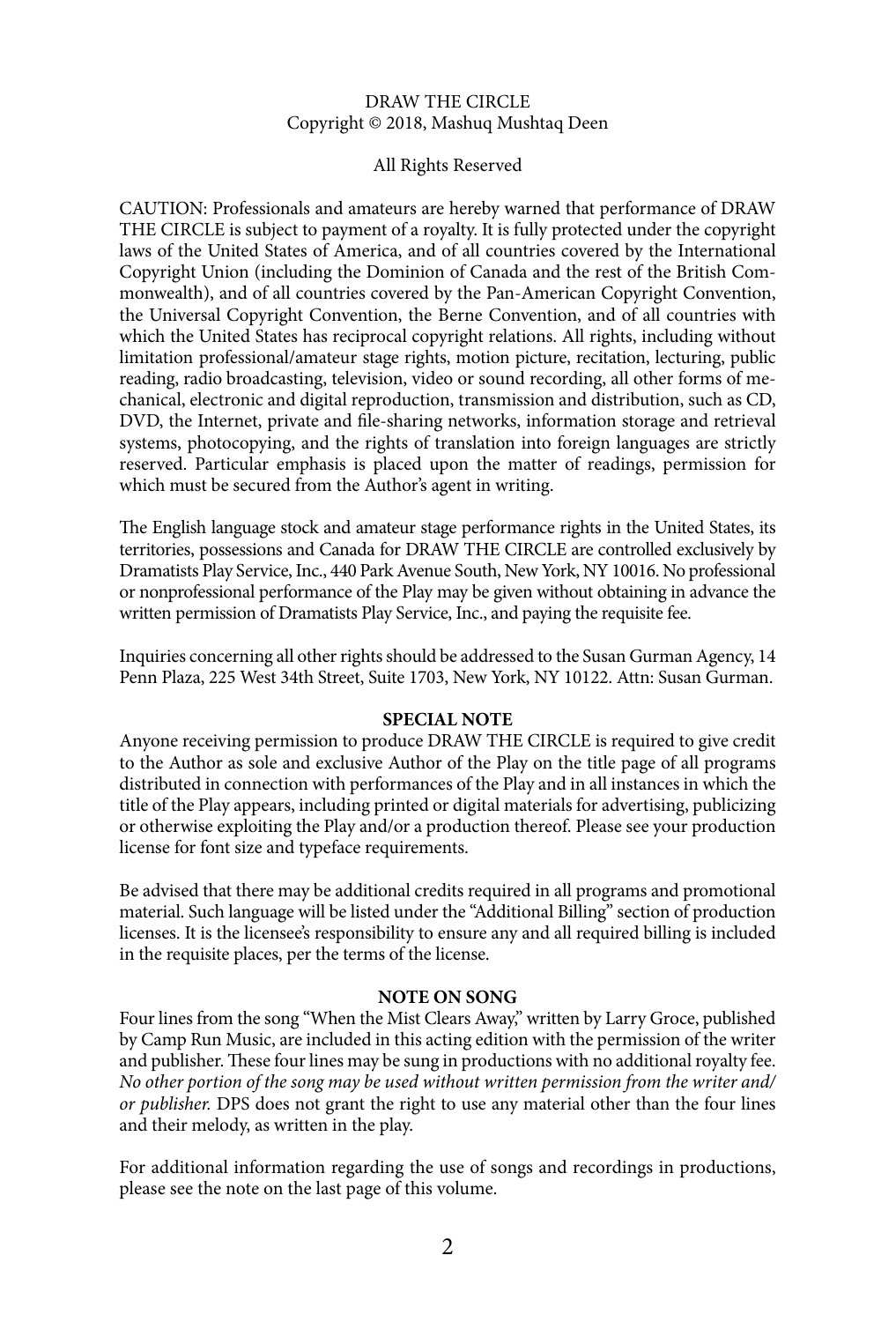And God said to me, How could I not love you? And for a long time I didn't understand.

And then I did.

*For God, who never left.*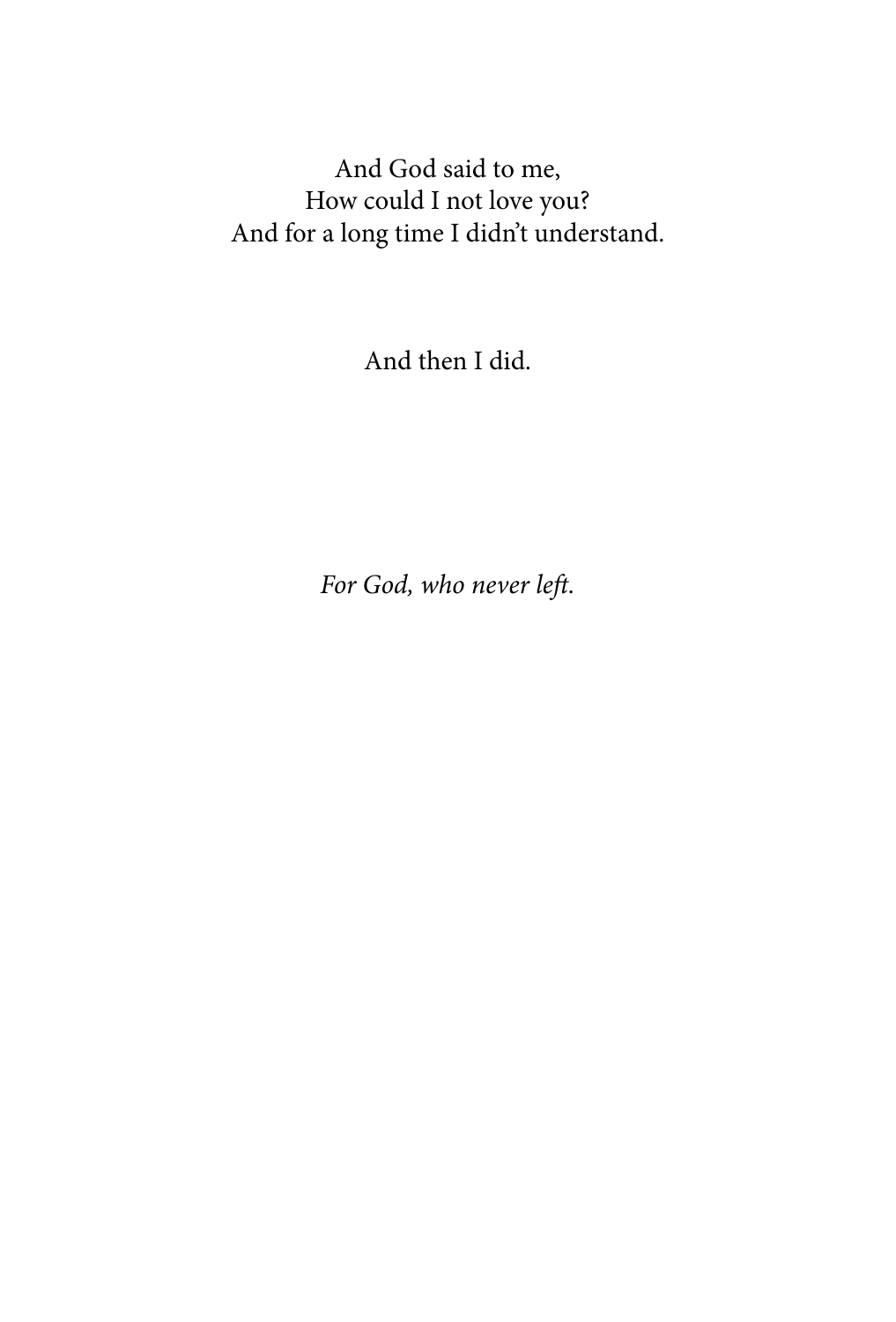## **Sunday, January 14th, 2007**

*To my dearly beloved mother,*

*Sometimes I think you hate me. I have somehow single-handedly stolen away your dreams and left you with old age and despair. Every time you and Dad leave the country now for your three-month trips to India, your three-month sabbaticals in Florida, I have this sense that you're running away from me.*

*(You are, aren't you?)*

*You are the U.S. matriarch of our family: You are the one everyone fears the most, the strongest willed of all your siblings, the most successful, the one with the most money, the one who has made everyone cry at some point…a pillar really. And yet, I think there are those who see you as fragile, as if to tell you the truth would somehow shatter your delicate sense of the world. It is not unlike the way you treat Nunima. Is this, then, the culture I come from? One of secrecy and fear; a china shop and I am the bull that must stay outside?*

*Ironic.*

*You are a woman who survived seven siblings, medical school, the death of your father, marriage to a stranger (who, luckily, was Dad), a transcontinental move to England, living apart from Dad—the one other person in the whole country that you knew—a brutal residency, racism, having a baby all alone, and then the loss of that baby as he was shuttled to India to be brought up with the extended family while you continued to toil in this foreign, white land, full of boiled, bland food and gray days. Then another transcontinental move to the United States, the culture shock of New York City, another brutal residency, and then you gave birth to me. That is not the history of a fragile woman.*

*And yet when I came to you, weary from the weight of secrets, and asked you to listen, to hear my pain and hear my struggle and please, just love me anyway, even if it's not the dream you had for me, even if your fantasies are like clothes too tight that I shrug off, even if the future is unimaginable, just love me anyway. Hold me like you did when I was a child, in your lap, your fingers absently scratching my back, your voice gentle and happy, your hand in mine.*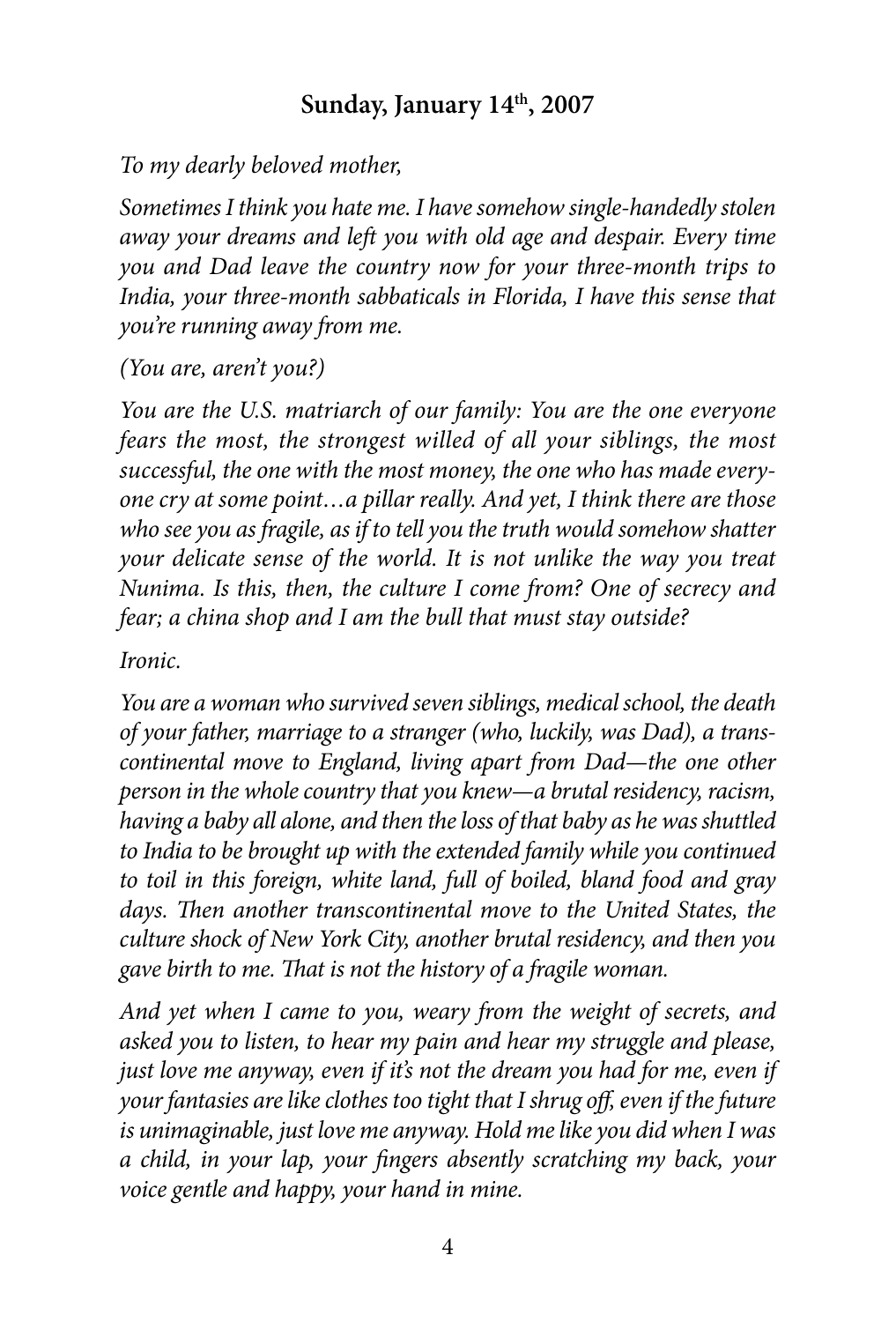*(Remember how, when I was in first grade, you would get me out of school early so we could go to McDonald's, just the two of us?)*

*When did we stop holding hands? When did you stop being happy? Sometimes I think it was when F— was taken from you, but there was a delayed reaction. Did I hurt you so much by growing up and becoming my own person? Did you fear you would lose me and so you clutched me so tight to your breast that I almost suffocated to death? You pulled, I pushed, and the battle lines were drawn, lines that would last decades. I think both Dad and F— have been at various times caught in our crossfire.*

*Mine was a struggle to survive. I shaved my head and you were ashamed of me. I told you I was bisexual and you were ashamed of me. I spent a year in a mental hospital trying desperately to find the will to live, and you were ashamed of me. And now, a decade later, I beg you to understand that I cannot fight this anymore. I beg you to understand that I do not do this to hurt you. But I cannot be anyone other than who I am if I am to live a life of Truth. And any other life is not worth living.* 

*(But please, Mom, can't you love me anyway?)*

*You won't even look at me.*

*When I see you a year later, my voice deep and resonant, my goatee neatly trimmed, you look at me with such disgust. It is a look I have grown used to. It is a look that no longer infuriates me, but instead makes me tired and sad. You do not talk to me, do not look at my face; you leave the room when I enter, sit alone in front of your small space heater and cry to yourself. And all over again I am fourteen, nineteen, twenty-one years old, and want desperately to slit my own throat.*

*Do you wish you had stayed in India, in those moments? Do you think that America has done this to me? That I would be normal, be your long-haired feminine daughter had you brought me up in India?*

*(Would you really have sent me away from you?)*

*I don't think you could have done that, not really. And yet you did it for half my life and are still doing it. Five feet away from you, and the walls between us are so high and thick that it is as if we are lifetimes apart.*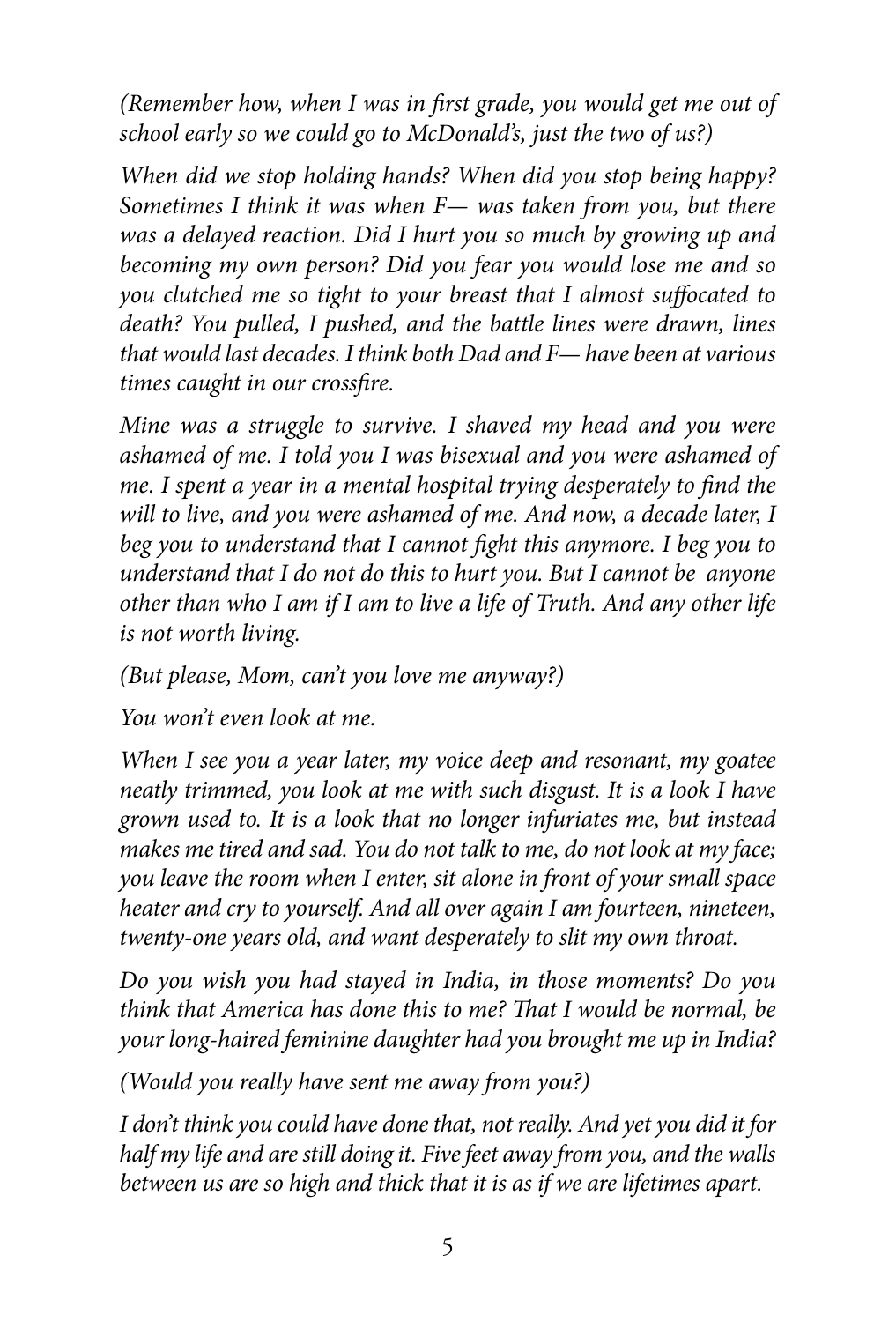*I know you hate that I was in therapy, you see it as something to be embarrassed by. Yet years of therapy have taught me a few things. First, that I love you, and I cannot not love you, though I have tried over the years. I have tried to not care about what you think, to not be affected when you take your love away and silence fills the space between us, thick and empty. Second, that you love me, and you cannot not love me, no matter how much you pull away, run away, shut me out. And third, that I want to live, but not for you. (You may have shut me out, but God did not.)*

*You are the matriarch of our family. People fear your wrath. But I am your child, truly, and I am also feared in our family. People fear my Love. They imagine that the two of us at war would result in catastrophic explosions, the fallout of which would surely fall on them.*

*We are not equals, in this struggle. You are my mom and I will always be wounded by your love. I come into the arena with a broken heart. But I think, truly, you also have a broken heart. I see your walls and defenses and your tense brow and all the counterattacks that you prepare to defend yourself against me. But I will not fight you, Mom. I will not surrender, but I will not fight you.*

*I will do only this:*

*I will whisper "I love you" quietly, over and over again, that it might be carried on the breeze above your battlements, through your defenses, and with luck, perhaps it will lodge in your heart. If I say it enough, gently, unarmed and still, perhaps someday your heart will be healed.*

*I love you.* 

*I love you.* 

*I love you.*

*Can you hear my whispers? Mom? Do you know that I love you? Do you think that someday we might hold hands again?*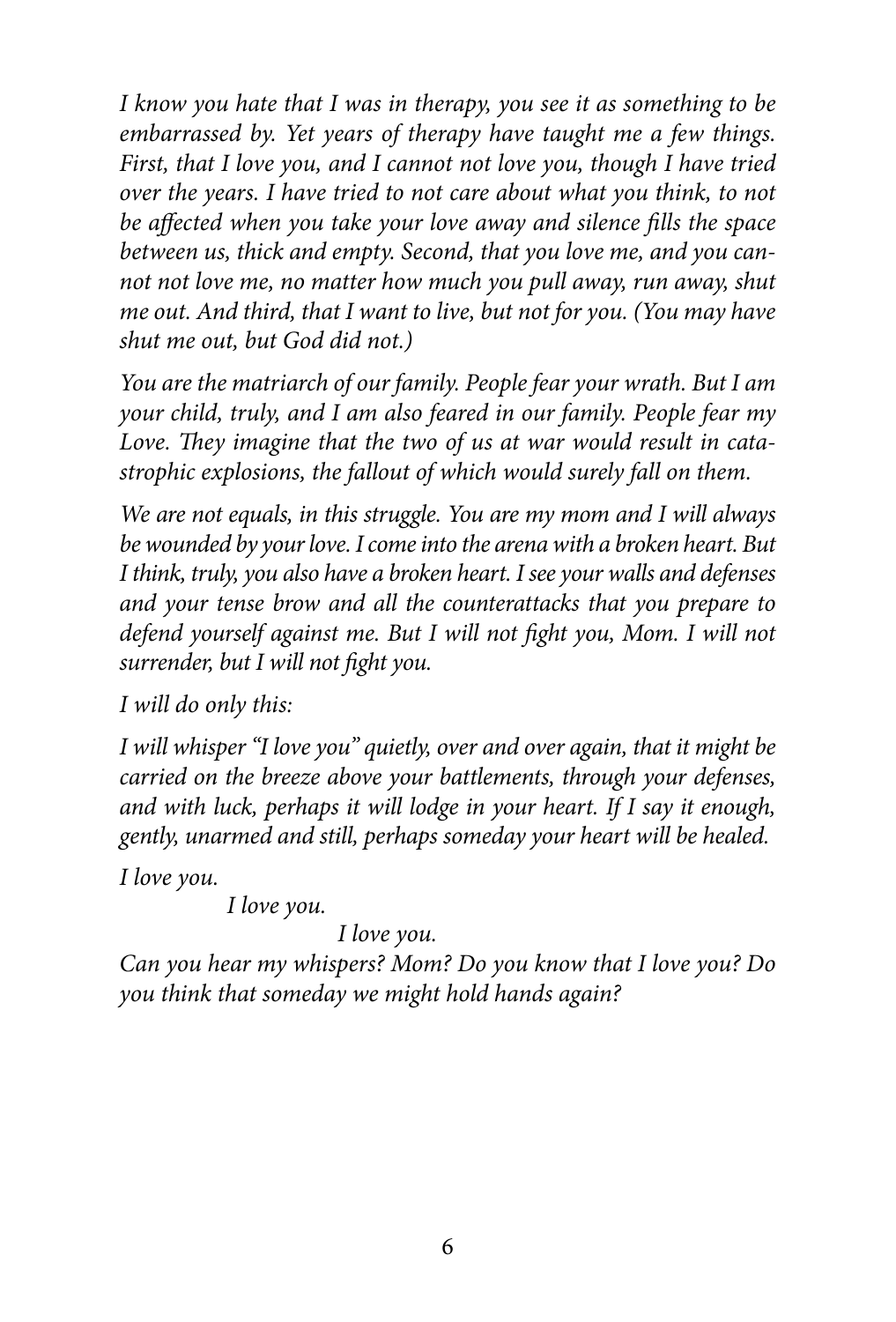DRAW THE CIRCLE had its world premiere production at Play-Makers Repertory Company (Vivienne Benesch, Producing Artistic Director; Justin Haslett, Managing Director), Chapel Hill, North Carolina, in August 2016. It was directed by Chay Yew and performed by Mashuq Mushtaq Deen.

The Off-Broadway premiere of DRAW THE CIRCLE was produced by Rattlestick Playwrights Theater (Daniella Topol, Artistic Director) in January 2018. It was directed by Chay Yew and performed by Mashuq Mushtaq Deen.

DRAW THE CIRCLE had its first workshop production at InterAct Theatre Company (Seth Rozin, Artistic Director), Philadelphia, Pennsylvania, in April 2012. It was directed by Chay Yew and performed by Mashuq Mushtaq Deen.

DRAW THE CIRCLE was developed primarily at the Public Theater (Oskar Eustis, Artistic Director; Patrick Willingham, Executive Director).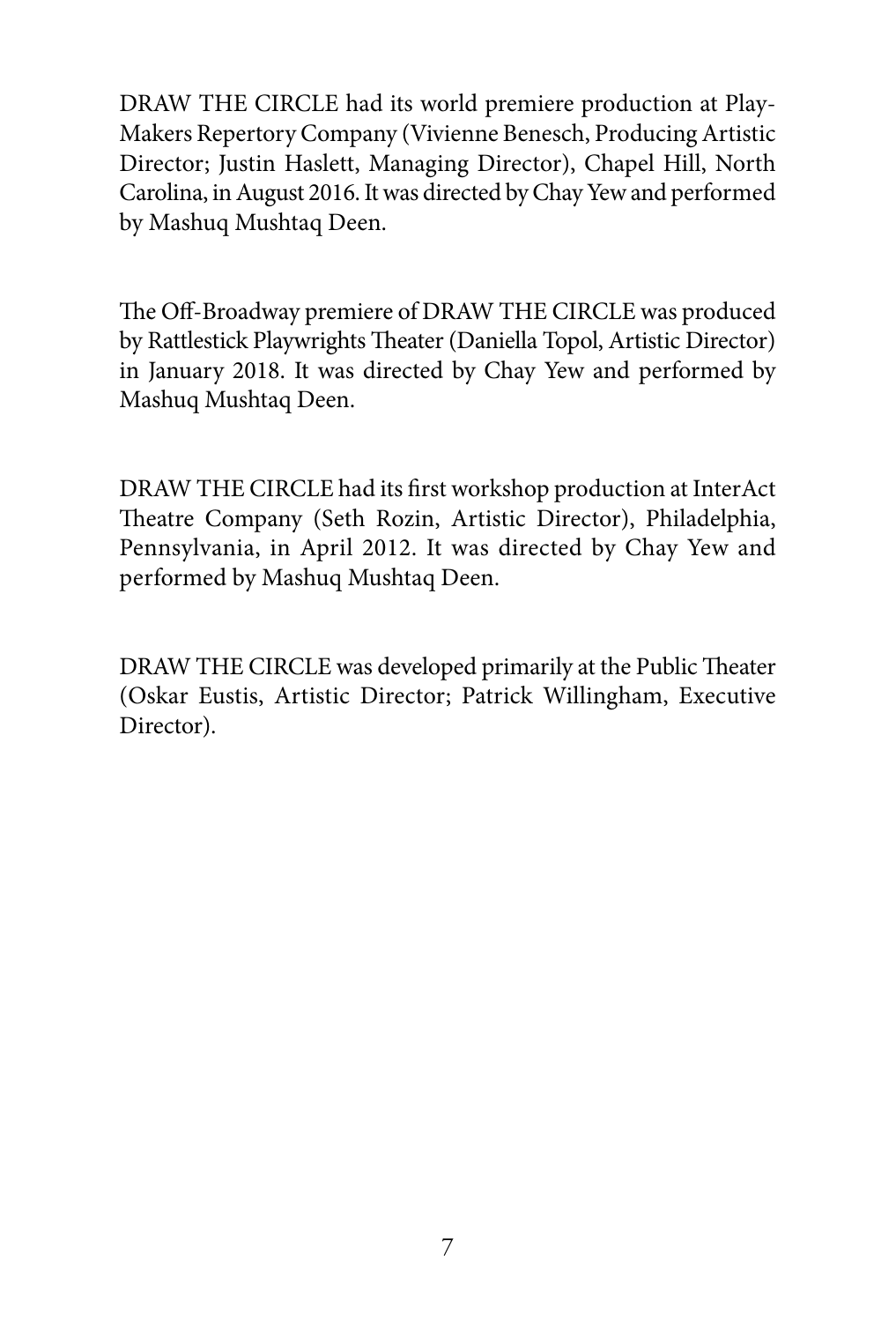## **ACKNOWLEDGMENTS**

So many people were kind to me along the way and deserve a thank you. I know already that I will not be able to thank everyone who deserves it—there's not enough room—and I can only hope those kind people will forgive me.

First, I want to thank my dear friend Satya Rai Nagpaul, who showed me what a man could be, and that I already was one. Though I have changed most names in the play, I have not changed his because he blazed trails for so many other trans men who would come after him, and he deserves the credit.

That this play is in your hands right now is due to the helping hands of so many: Laura Maria Censabella who told me I had to write this play; Liz Frankel and the Public Theater for believing in me and giving me my first big break, and my EWG colleagues who supported me through the writing of *Draw the Circle* (and my dear friends KCS and BK who thought I meant "trans-Atlantic," which will make me laugh until the end of time); Jim Nicola, Linda Chapman, and New York Theatre Workshop for continued development; Seth Rozin and InterAct Theatre who gave me my first workshop production; Viv Benesch and PlayMakers Rep who not only gave us the world premiere but who cared so very deeply while doing it; Daniella Topol and Rattlestick Playwrights Theater for the NYC premiere (which is about to begin as I write this); Alba Quezada who talked me down from many a vocal cliff over many, many years; Lynne Rosenberg for also talking me down from performance cliffs; the immensely talented Joseph Moran who in the early years gave me free publicity photos for the show; Quinn Corbin who was the first agent to ever believe in me, and Susan Gurman who is both agent and friend and dear one on this journey with me now; New Dramatists where I first experimented with a multi-character version; and especially the MacDowell Colony where I worked on this text version during my residency in 2015.

And a special thank you to Haleh Roshan Stilwell at DPS for her patience and support throughout the process. This is an incredibly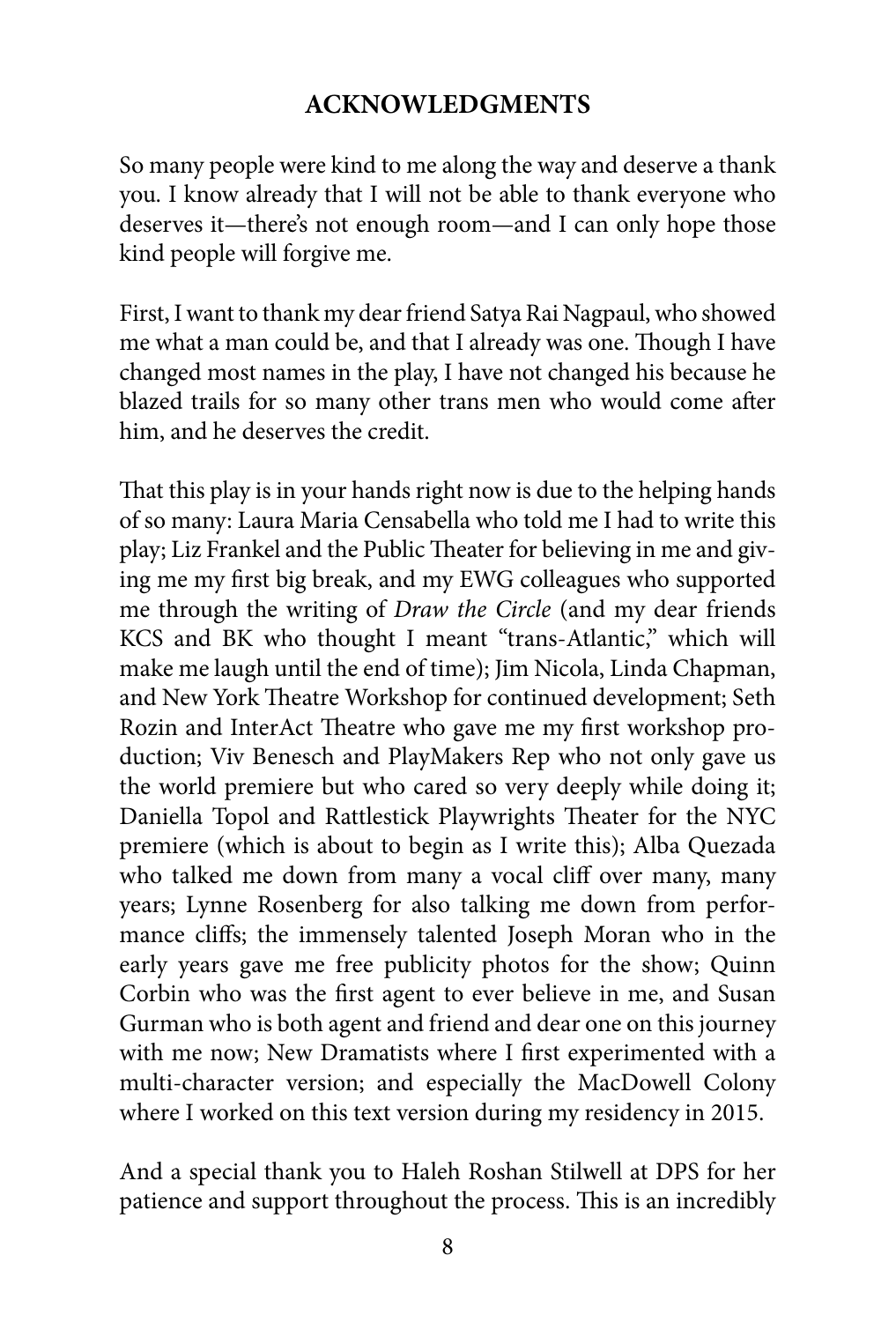difficult play for me to perform, and it is also a very difficult script for me to revisit—though wounds heal over with scar tissue, they still sometimes *ache*.

And then two people most of all deserve my undying gratitude:

My director Chay Yew, for being on this very long journey with me, for making it look beautiful, for pushing me and letting me push back, and most of all for believing in the story.

And then finally my partner, Elizabeth, for so many things, but mostly for weaving her life together with mine.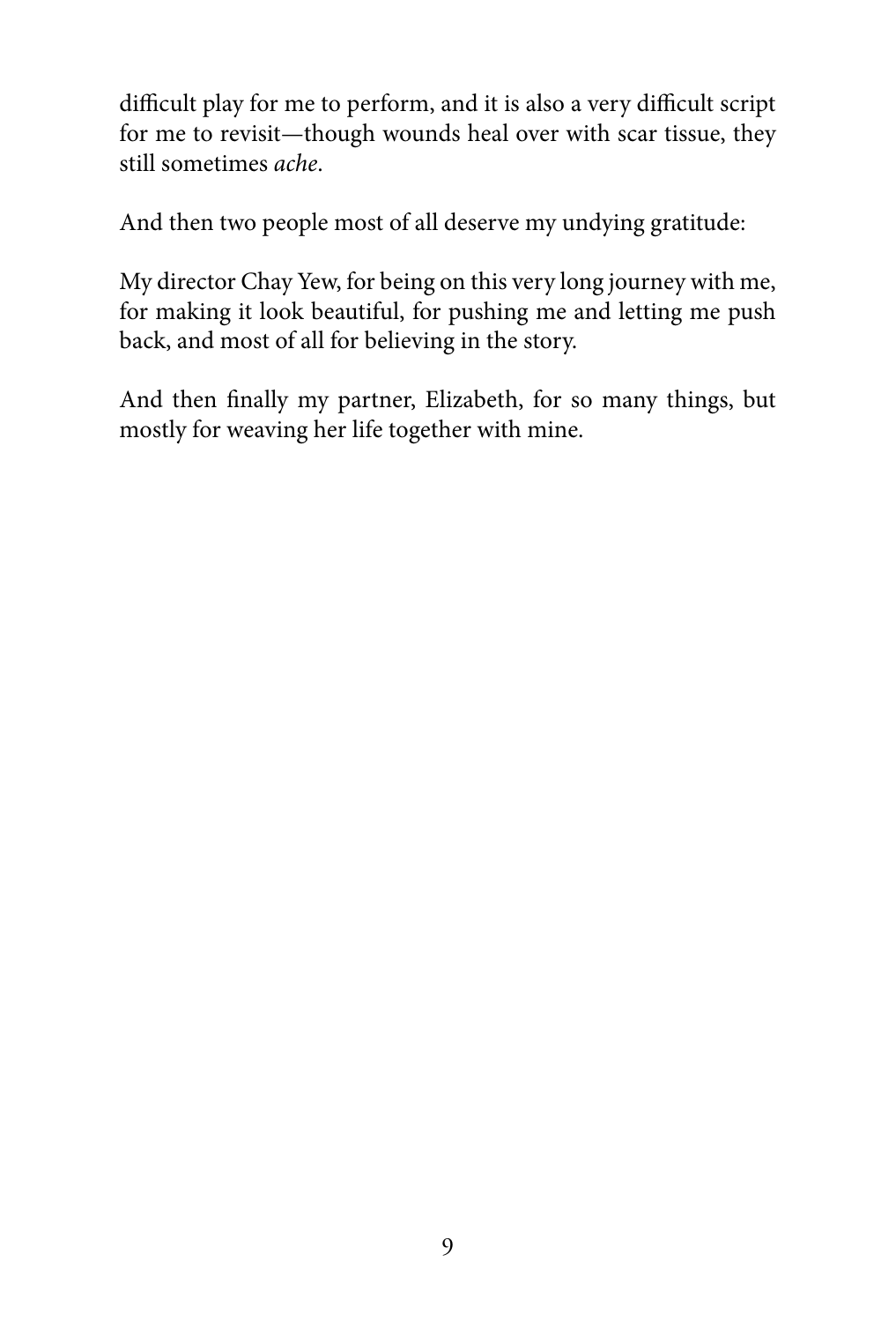#### **CHARACTERS**

#### **(Please see "Casting Requirements" on page 62.)**

**MOLLY** Deen's partner, a white cisgender woman

FATHER Deen's father, an Indian cisgender man

**MOTHER** Deen's mother, an Indian cisgender woman

NICK A friend from high school, cisgender

#### RABIA

Deen's six-year-old niece, an Indian-American cisgender girl

*IEN* A friend from high school, cisgender

DR. ERIKSON A therapist at the Stockbridge Treatment Center, cisgender

> LUCIA A Latina cisgender woman, housekeeper

ALONSO A man living in Costa Rica, cisgender

SAM A classmate from grad school, cisgender

> KOKILA A trans woman living in India

SATYA A trans man living in India

**JACK** A trans man in his fifties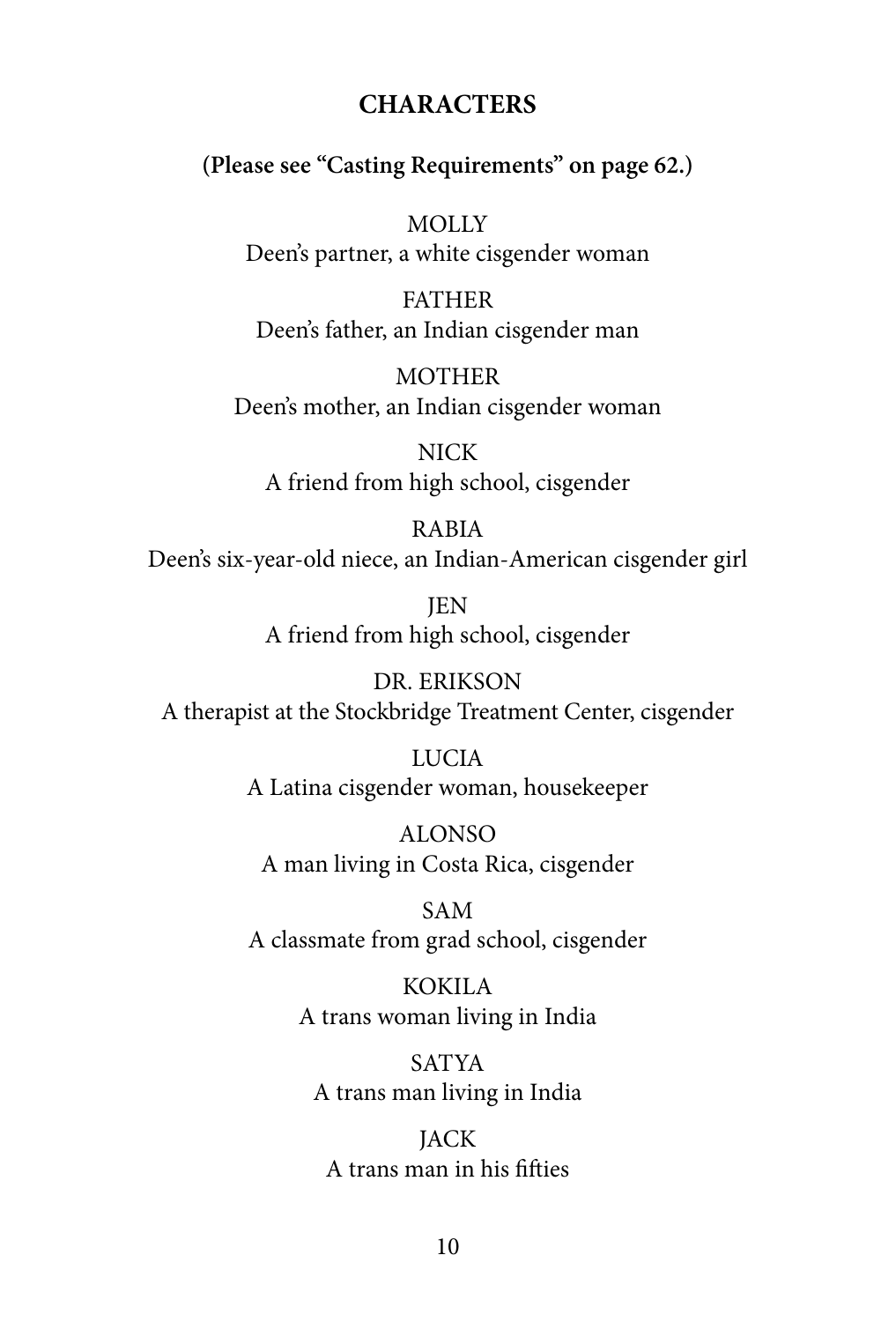**MATT** Deen's brother-in-law, a white cisgender man

JOSH

A young trans man

VANESSA Human resources specialist, a cisgender woman

> STEPHEN A cisgender man in his forties

> > **BEVERLY** A nurse, cisgender

> > > DEEN

#### **ON TRANSITIONS**

The transitions are instantaneous, there are no pauses between characters, no breaks, no chances for the audience to catch up, it should feel like a roller-coaster ride. When Deen performed the play, slides were used for characters' names.

#### **ON FOOTNOTES**

You will see that the script that follows is footnoted. These footnotes are not meant to be part of the performance, but are an addition to this published version of the text. The script can be read in two ways either all the way through without referencing the footnotes at all until the end—which would be the closest approximation to the play performed live—or reading the footnotes as you go. It's up to you.

Most of the names in the play were changed, and they remained changed in the footnotes. There are a few exceptions, which will be noted. Along those lines, the stage script is a *mostly autobiographical* version of real events. Artistic license has (occasionally) been taken for the sake of structure and story arc. The footnotes are all true to the best of my knowledge.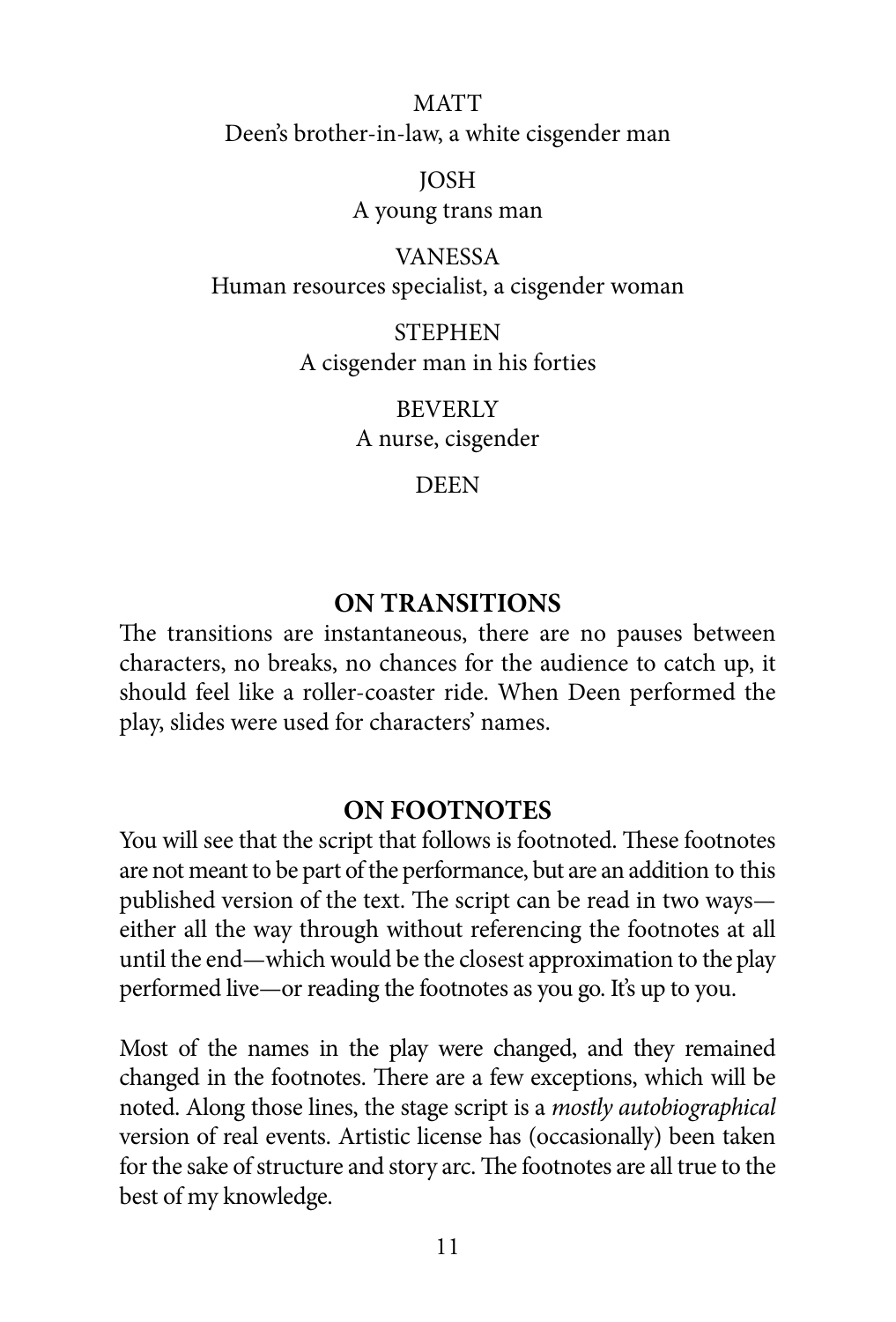*He drew a circle that shut me out— Heretic, rebel, thing to flout. But Love and I had the wit to win: We drew a circle and took him in!*

—Edwin Markham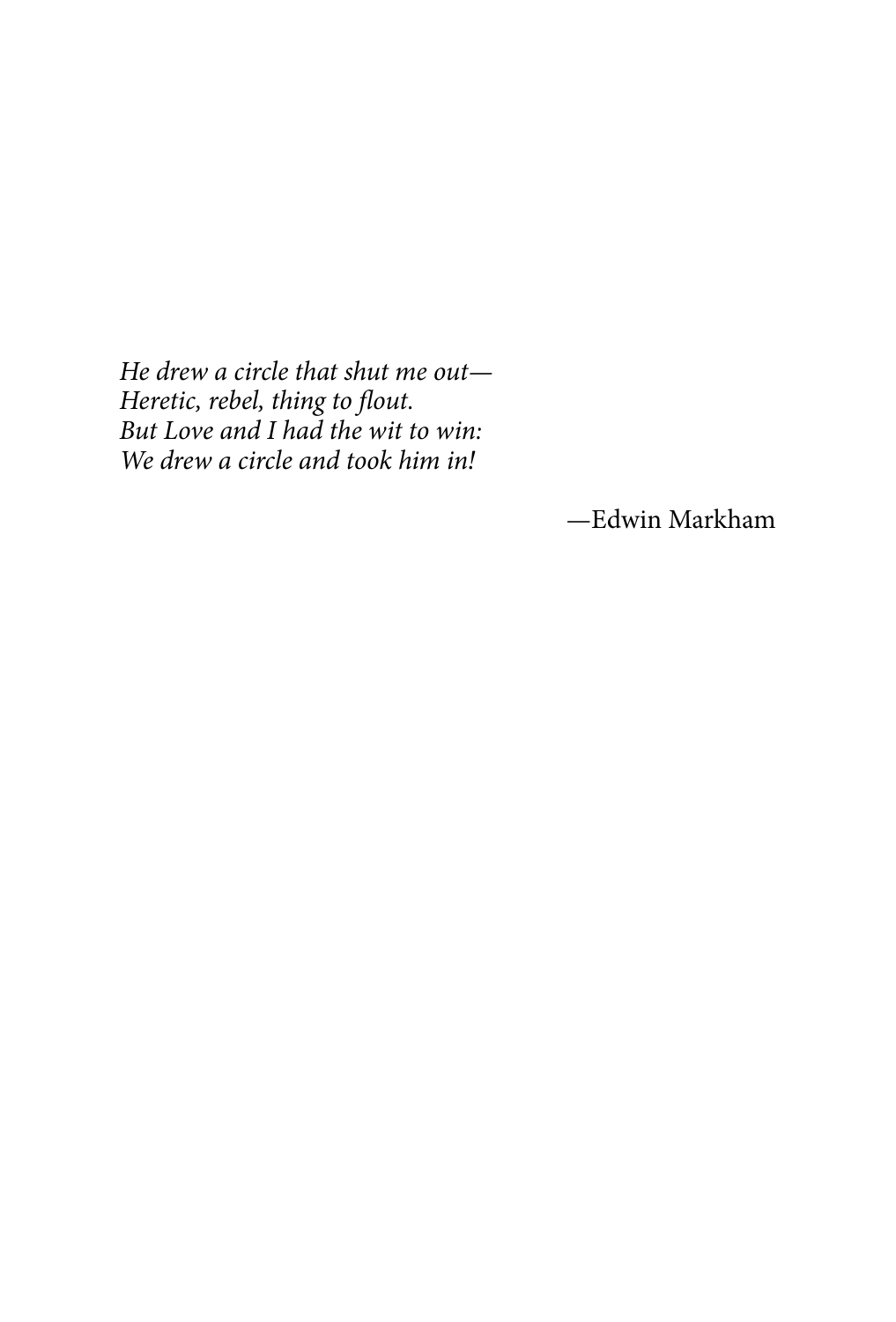# **DRAW THE CIRCLE**

*A young woman enters, talking and packing. Slide:* Molly.*<sup>1</sup>*

MOLLY. *(To Deen.)* You know, we don't have to tell them about the surgery this weekend—we can just wait and see how it goes. Are we staying the night? Well, what did your dad say? Well, where's the email?!

"Dear Shireen, You can arrive on Thursday morning. It's a long trip, check your tires and oil before starting. Dad." That doesn't tell me anything! Is it warm? Cold? Do I bring PJs?!—Do you think I need to dress up for Thanksgiving?

We haven't seen them in two years. It's like I've got to prove myself all over again—yes, I'm white—no, I'm not Muslim—yes, I'm a girl… Fuck, all my good clothes are in the laundry!

> *An older Indian man who has been living in this country for many years. Slide:* Father.

FATHER. You want to hear a joke? Okay, this is very funny: An elderly Indian man, he calls his son in New York and says, "I hate to ruin your day, but I have to tell you that your mother and I are divorcing—fortyfive years of misery is enough!" Very worried, the son says, "Dad, what are you talking about?" The father says, "We can't stand the sight of each other any longer, we're sick of each other and I'm sick of talking about this so you call and tell your sister in Chicago!" Frantic, the son calls his sister, who is furious. "Like hell they're getting divorced," she

<sup>1</sup> Molly's real name is Elizabeth. I'm in the habit of using the name *Molly* when I write about her, but here in these footnotes, I am reverting to her actual name with her permission. To write the character of Molly, Elizabeth allowed me to read her journals from that time. Much of what Molly says is taken from these journals.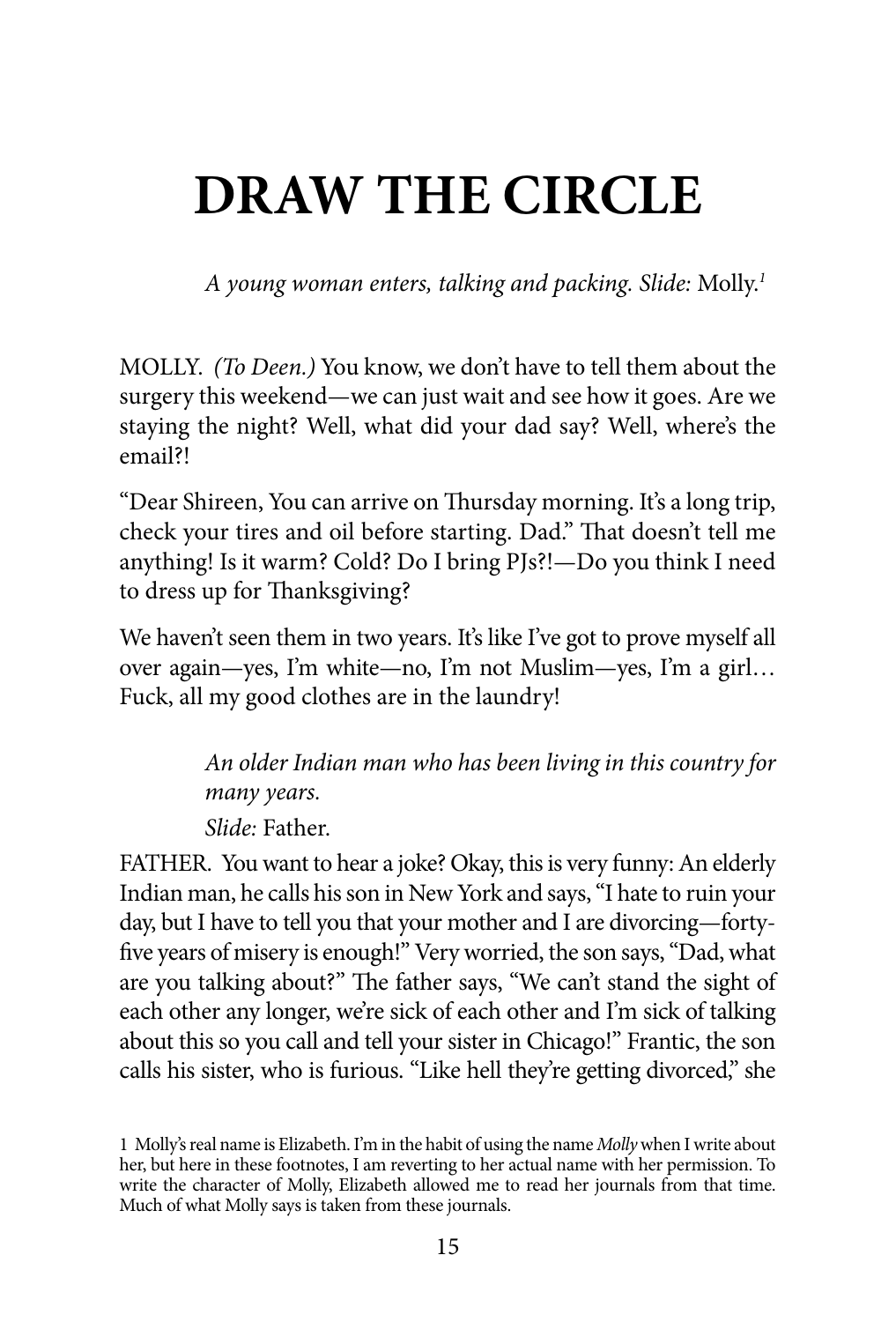shouts. She immediately calls her father and screams at him, "You are NOT getting a divorce. Don't do a single thing until I get there. I'm calling brother back and we'll both be there tomorrow. Until then, DON'T DO A THING!" And hangs up. Then the old man, he turns to his wife and says, "Oh they're coming for Thanksgiving and paying their own travel fare!" …Very funny, no?

Holidays are good, they make you clean the house, tip to top.*<sup>2</sup>*

*An older Indian woman who has been living in this country for many years.*

*A vacuum cleaner is heard. Slide:* Mother.

MOTHER. *(To Father.)* Aiyo, Daddy, you're going to break your back, stop cleaning so hard, she's not the Queen of England. I don't know why we even invited them for Thanksgiving. I'm not going to slave over a stove for these people, and none of this TURKEY*<sup>3</sup>* nonsense! Whatever we have, they have to eat!

#### *Slide:* Molly.

MOLLY. We're about to go spend Thanksgiving with HIS parents, the same people who didn't want to see him for two years. And you know what he tells me? That his parents are my parents—and when they get old, he wants them to come live with us*<sup>4</sup>* … THEY

2 My dad cooked and cleaned and ironed clothes and shoveled the driveway and raked the leaves and planted things in the garden and he never complained much about any of it. It wasn't until much later in life that I realized not all dads were like that.

3 When we were children, my parents celebrated Thanksgiving and Christmas with turkeys and trees and presents. They didn't know what stockings were or what went in them and we had to explain it to them. Later, they would get tired of turkeys and Christmas trees, see them as traditions that were not their own. And later still, they would bring them back, finding joy in them again.

4 I grew up with stories of India where four generations lived under one roof: My greatgrandfather, the businessman; my grandfather, the intellectual who died too young; my grandmother who had a grade-school education and gave birth to ten children, of which eight survived; a string of cousins who were old enough to be my aunts and uncles, and another string of cousins young enough to be my nieces and nephews. I was raised to believe that children respected and served their elders. It feels morally wrong to put my parents or Elizabeth's parents in any kind of "home."

Ironically, in their retirement, they moved to Florida, far away from us, to live in a retirement community, to play tennis and canasta, and to go out to dinner with their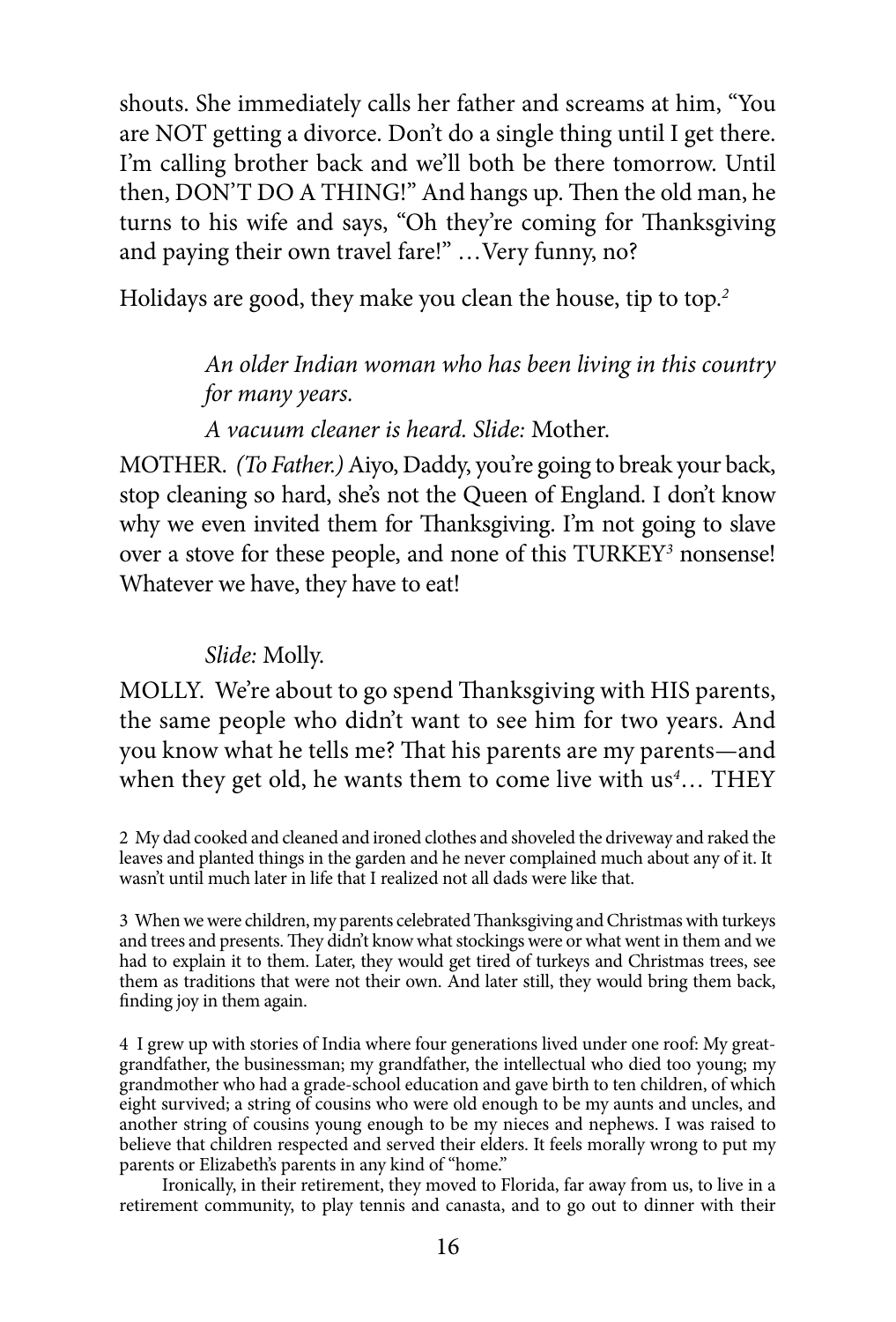don't have any pictures*<sup>5</sup>* of him in the house PAST HIGH SCHOOL. These are people who don't want to know anything about his life, ABOUT ME*<sup>6</sup>* —how are they going to come live with us?

*Slide:* Nick, a friend from high school.*<sup>7</sup>*

NICK. She was a friend in high school. Shireen was never like the other girls. She dressed kinda weird, but I just figured she needed a way to rebel 'cause her parents were so strict. If she brought home a B on her report card, she'd get in trouble! If I brought home a B I'd probably get money.

When we went to prom, I guess she did spend a lot of time picking out my tux,<sup>8</sup> but I didn't think anything about it, I just, it's her prom, so I'll wear whatever she wants me to wear, I don't care. But then, I was, I don't know… I'd never seen her in a dress, ever, until prom, and it was just like…WOW. I mean, her hair, it was wrapped in this thing with little white flowers in it—she wasn't wearing her army vest or her bandanna—she was all in this long black velvet dress, and it kind of blew my mind. And I wasn't the only one, everyone

neighbors. As an adult, I cannot reconcile the feeling that the family should be together with the fact that we are not.

5 Elizabeth collected pictures of us, had them framed, and sent them to my parents as a gift. Though I thought this a passive-aggressive way to deal with the situation, I believe my parents preferred her method to mine.

6 My parents have always liked Elizabeth as a person, but had a hard time with what she represented: That I was dating, that I was dating women, and that these things were being done out in the open. And at the same time—and this was difficult to reconcile—they were *grateful* for her, too, because she was there to take care of me. Years later, they would be grateful that Elizabeth had a job they understood, one with an office and a paycheck, and that because of these things, I was not starving or living in a box.

7 For the last half of senior year, Nick was my best friend: We talked on the phone at night and passed notes during the day, we saw cheesy movies on the weekend. We were dating my friends knew it, his friends knew it—we were the only ones who didn't. The night before I left for college we danced in the town gazebo. We were never friends again after that night. Though I have always been attracted to men, I never understood how to be with them until after I transitioned, until men were able to look at me and see another man.

8 The tux had tails and a vest. Nineteen years later, on September 2, 2012, I would wear one just like it—but fancier, white tie this time—as Elizabeth and I stood in front of more than a hundred people at our wedding reception.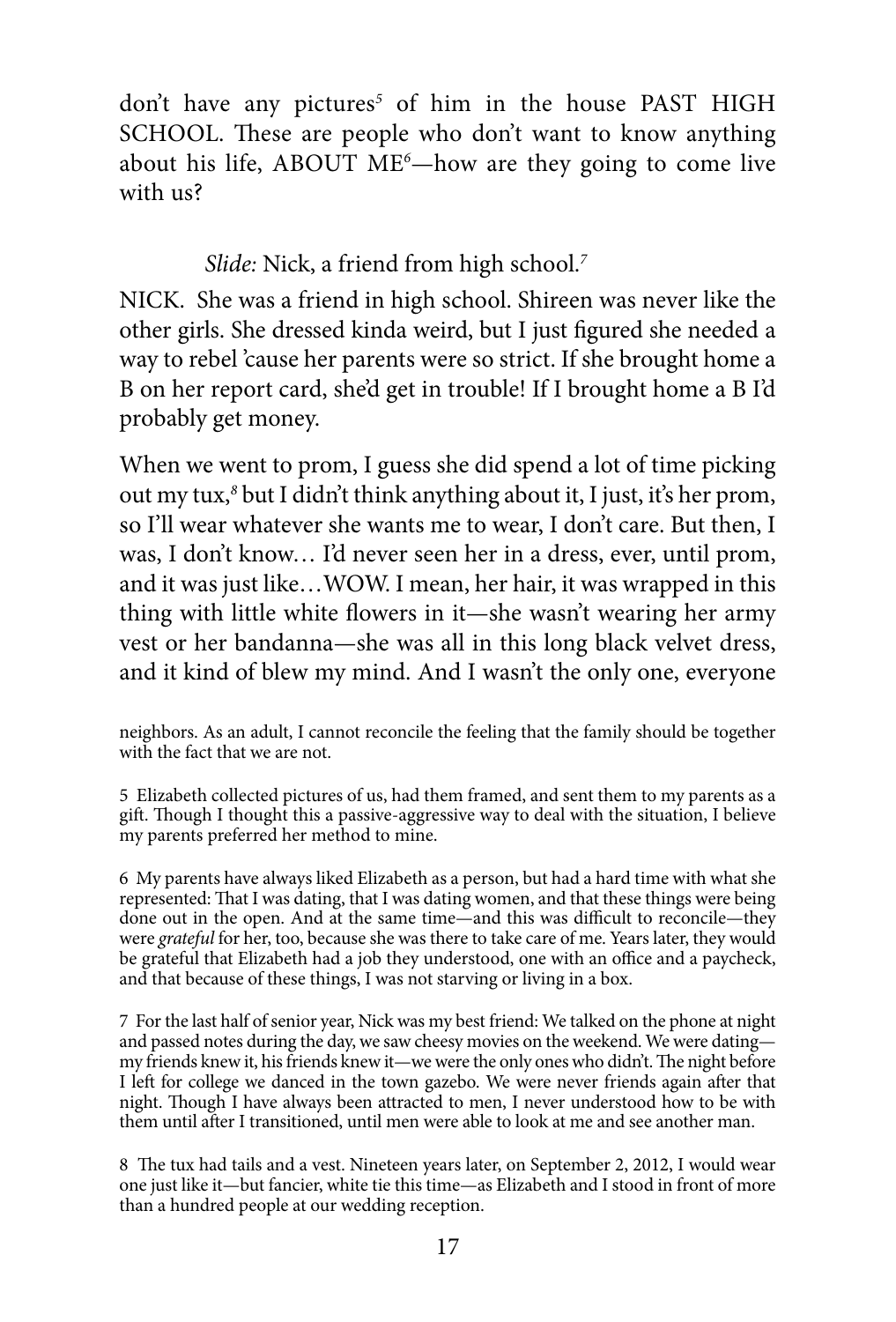was really floored to see her like that. She was, beautiful, like a real girl.

#### *Slide:* Mother.

MOTHER. I already had one son<sup>9</sup> so of course I prayed for my second child to be a daughter. But Shireen has been one long headache since the time she became a teenager. Everything must be an argument. American teenagers, everything is drugs and sex and getting pregnant—I was a pediatrician, I know, I see the way these kids treat their parents.

We were strict, of course, they had to study hard, both of them. But it paid off—both were valedictorians, both went to good colleges. …But once she gets to New York, where her college is, she begins hanging out with red hair, blue hair, homosexuals, Madonna, Michael Jackson everyone has more influence over your kids than you do—no matter that we were the ones who slaved like dogs.

I asked her, I say, Shireen, why did you have to cut off ALL of your hair? And such a stupid thing she says: She wants people to be less judgmental. People ARE going to judge you! They see you and your bald head and they'll think you're a freak!

I didn't want her to come home. My own child. People talk. My patients might have seen her. Ten minutes of insanity that will take a whole year to fix!

9 My mom has endured a lot. Shortly after my parents were married, they moved to England so my father could sit for the Royal College of Surgeons exams. They arrived without warm clothes to wear, with no spices to improve the food, and because of where they could find work they ended up living in different towns, my father taking the bus to see my mother every weekend. My mom worked through her pregnancy, gave birth to my brother alone, my dad able to come up only afterwards to see her. My brother was her first child, and I can only imagine how she must have doted on him those first few months. It was short-lived, however, because she had to return to work and my parents still lived in different cities. My brother was sent to India to be raised by my dad's mother and sisters where, as the first son of the first son, he would not want for anything. It's not often my mom will talk about how painful that was for her.

Her second trauma, as she explained it to my therapist when I was in the hospital, was when I was a baby: As she would get ready for work, I would cry and cry, and then suddenly, inexplicably, I would give up and slump over. She said she never felt guiltier than having to leave me like that.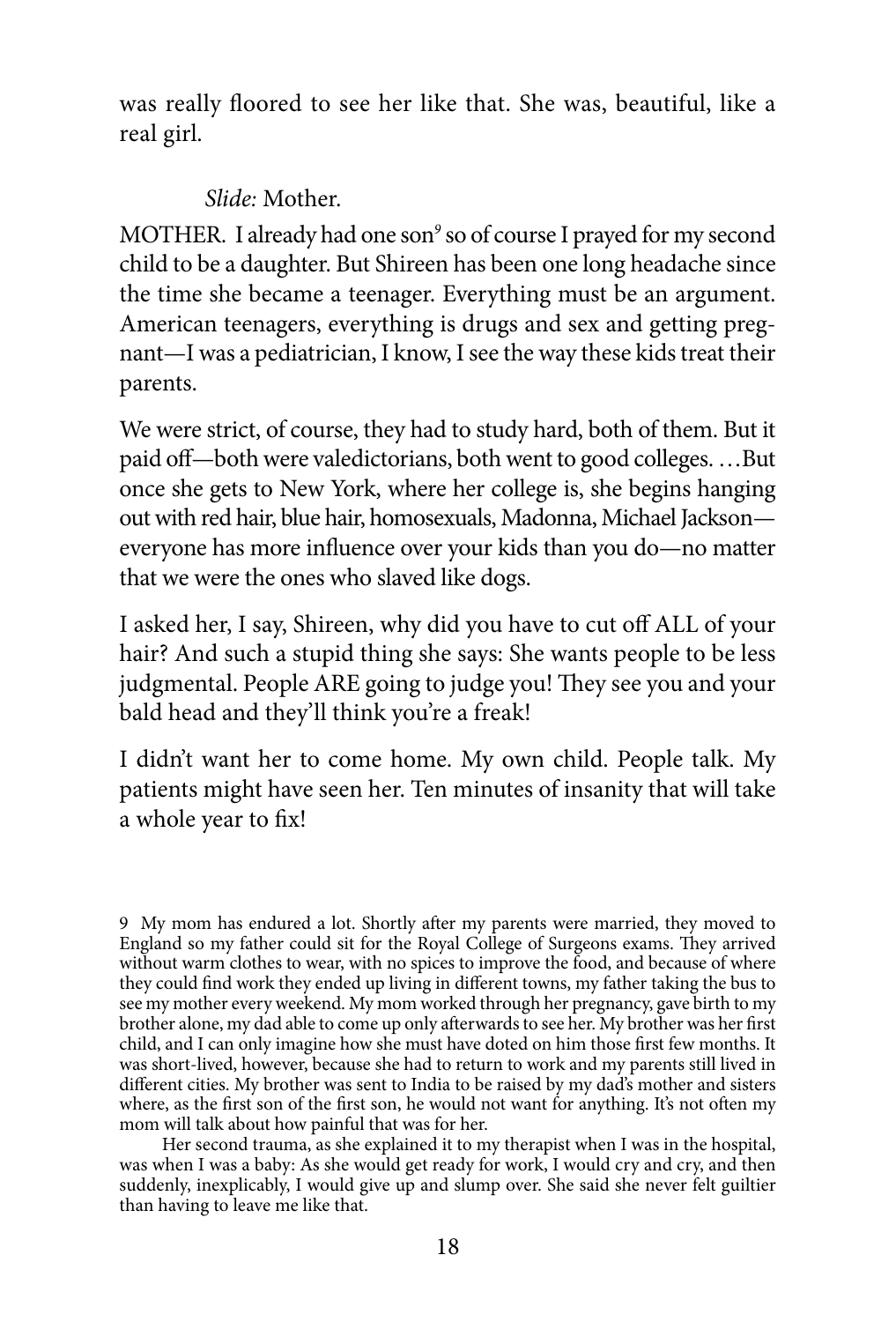None of this would have happened if we'd stayed in India.*<sup>10</sup>* This country is morally bankrupt—everyone, even the politicians, they're all having affairs and with no sense of decency. …Do you know, the first time I saw her with no hair, she had this one braid, coming out of the top of her head like a Hari Krishna. I used to have dreams, actual dreams, where I snuck into her room at night and cut it off!

### *Slide:* Father.

FATHER. This country was very strange at first. Pizza. Snow tires. Halloween. But, the weather is nice, you know, not SO hot, and SO humid all the time. I can play tennis outside, inside. And we have some Indian friends*<sup>11</sup>* we visit, we can enjoy some spicy food together, speak our own language.

We used to all get together on the holidays—the Krishnans took New Year's, but our holiday was Thanksgiving—everyone came here, we had turkey, biryani, Indian and American, all rolled into one—we call that a kind of masala! All the kids running around and playing games in the basement, yelling and screaming, fighting and eating…it was so nice.

That year—it was 1994—we had to cancel all the holidays.*<sup>12</sup>* If people had seen Shireen looking like that, it would have been very bad.

## *A very young child. Slide:* Rabia, Deen's niece.

RABIA. We can either spend a stressful Thanksgiving in Connecticut with Yemma and Dada and daddy's brother, Shireen, or we can spend it in traffic trying to get to Thatha and Patti's. Daddy said holidays are about stress. And families are about stress. Daddy says that individually, Dada is a great guy and Yemma, as long as you don't talk about Shireen, she's nice, too. Daddy says Shireen is

10 My mom thought they were only coming to the States for a few years, and would eventually move back to India. But as children, we were miserable (from heat and sickness) whenever we visited India, and eventually my dad came to prefer it here in the States.

11 My Muslim parents didn't have a large community of Indian friends, the way many of their Hindu friends did, and they didn't feel comfortable socializing with non-Indians outside of work settings until much later in their lives.

12 My parents never hosted a big Thanksgiving again.